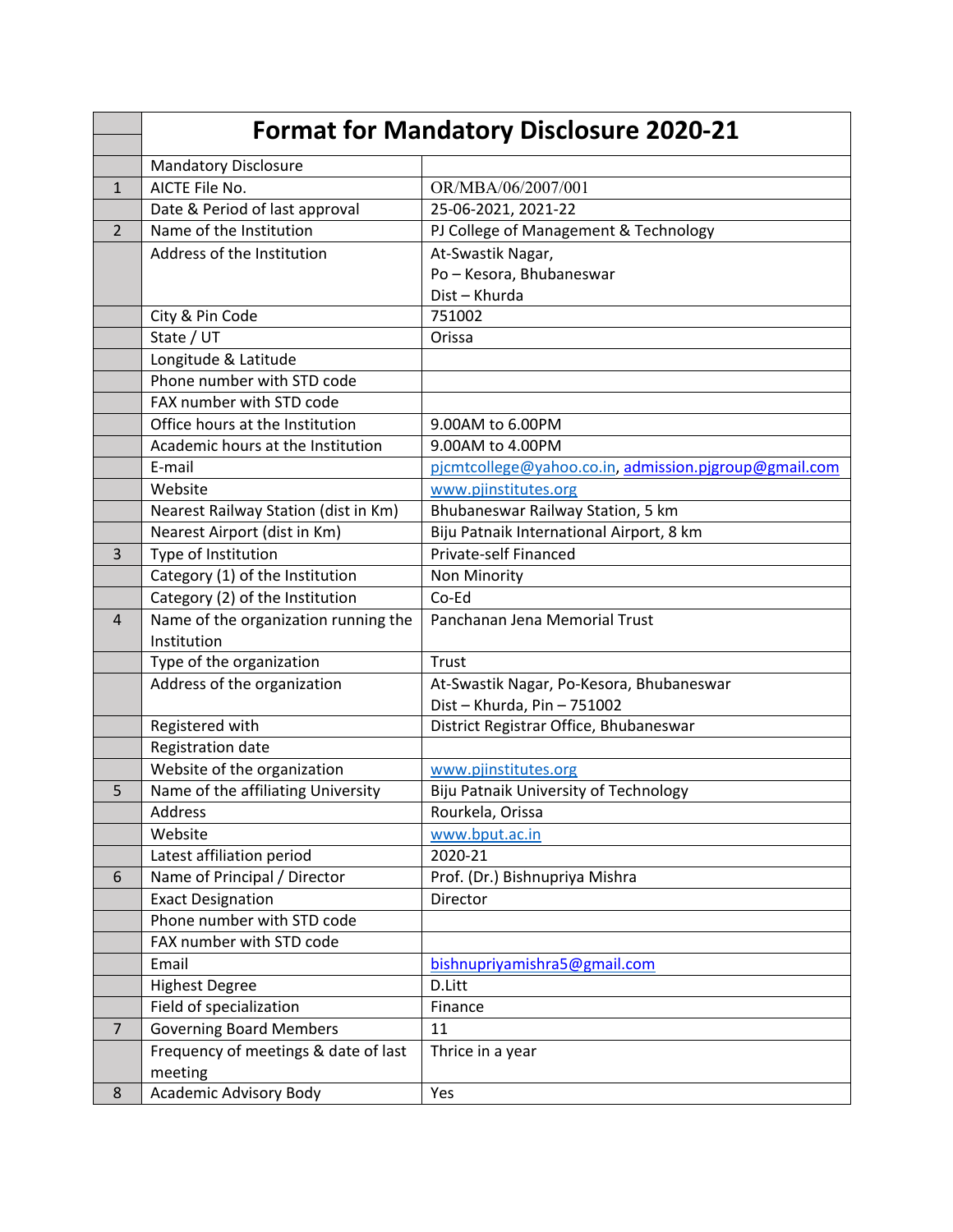| Frequency of meetings & date of last | Two times in a year |
|--------------------------------------|---------------------|
| meeting                              |                     |
| <b>Organizational Chart</b>          |                     |

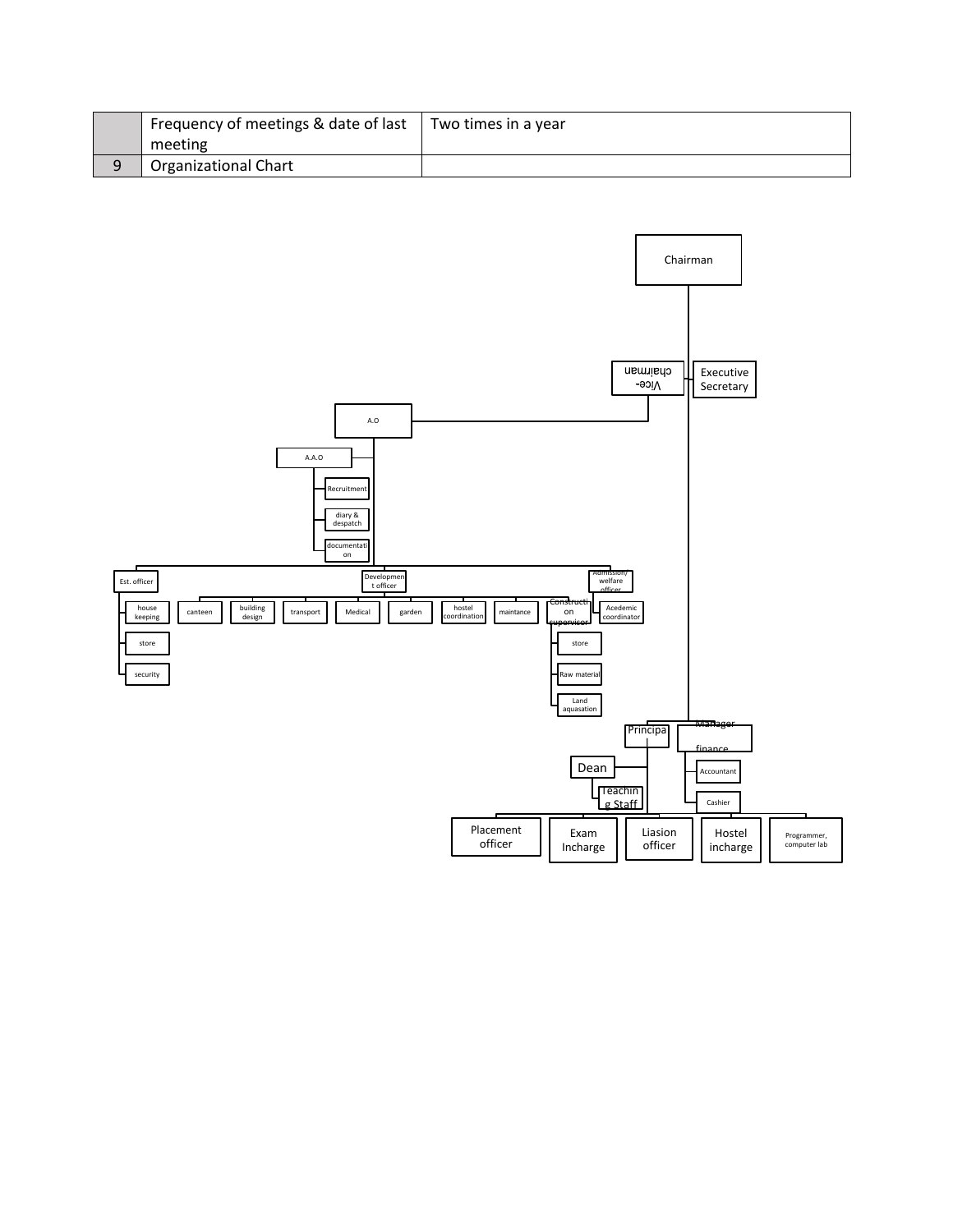| 10 | Student feedback mechanism on                                            | The Institution is having a student feedback system which  |
|----|--------------------------------------------------------------------------|------------------------------------------------------------|
|    | Institutional Governance / faculty                                       | is conducted semester wise                                 |
|    | performance                                                              |                                                            |
| 11 | Grievance redressal mechanism for                                        | The Institution is having a grievance redressal cell to    |
|    | faculty, staff and students                                              | address the grievances of the students, faculties and non- |
|    |                                                                          | teaching staff                                             |
| 12 | Name of the Department*                                                  |                                                            |
|    | Course                                                                   | MBA and MCA                                                |
|    | Level                                                                    | PG                                                         |
|    | 1 <sup>st</sup> Year of approval by the Council                          | MBA-2007 and MCA-2008                                      |
|    | Year wise Sanctioned Intake                                              | MBA-2007-60,2008-60,2009-60,2010-60,2011-60,2012-          |
|    |                                                                          | 60,2013-60,2014-60,2015-60,2016-60,2017-60, 2018-          |
|    |                                                                          | 60, 2019-60, 2020-60 and in                                |
|    |                                                                          |                                                            |
|    |                                                                          | MCA-2008-60,2009-60, 2010-60,2011-60,2012-60,2013-         |
|    |                                                                          | 60,2014-60,2015-60,2016-60,2017-60,2018-30, 2019-30,       |
|    |                                                                          | 2020-60                                                    |
|    | Year wise Actual Admissions                                              | MBA-2007-12, 2008-59, 2009-26, 2010-33, 2011-12, 2012-     |
|    |                                                                          | 21,2013-3,2014-9,2015-30,2016-52,2017-60, 2018-60,         |
|    |                                                                          | 2019-60, 2020-50 and in                                    |
|    |                                                                          |                                                            |
|    |                                                                          | MCA-2008-57, 2009-8, 2010-7, 2011-6, 2012-6, 2013-Nil &    |
|    |                                                                          | LE-2,2014-Nil & LE-7,2015-Nil &LE-5,2016-4 & LE-6, 2017-   |
|    |                                                                          | 8 & LE-21, 2018-7 & LE-28, 2019-29, 2020-46                |
|    | Cut off marks - General quota                                            | Through OJEE counseling                                    |
|    | % Students passed with Distinction<br>% Students passed with First Class |                                                            |
|    | <b>Students Placed</b>                                                   | 80%                                                        |
|    |                                                                          | 1.50 to 2 lakhs                                            |
|    | Average Pay package, Rs./Year<br>Students opted for Higher Studies       |                                                            |
|    | Accreditation Status of the course                                       |                                                            |
|    | <b>Doctoral Courses</b>                                                  | Not eligible yet<br>No                                     |
|    | Foreign Collaborations, if any                                           | No                                                         |
|    | <b>Professional Society Memberships</b>                                  | No                                                         |
|    | <b>Professional activities</b>                                           | National Seminar, FDP                                      |
|    | Consultancy activities                                                   | For Summer Training and Placement                          |
|    | <b>Grants fetched</b>                                                    | <b>AICTE</b>                                               |
|    | Departmental Achievements                                                | Yes                                                        |
|    | Distinguished Alumni                                                     | Yes                                                        |
| 13 | Name of Teaching Staff*                                                  |                                                            |
|    | Designation                                                              |                                                            |
|    | Department                                                               |                                                            |
|    | Date of Joining the Institution                                          |                                                            |
|    | Qualification with Class/Grade                                           |                                                            |
|    | <b>Total Experience in Years</b>                                         | Research<br>Teaching<br>Industry                           |
|    | Papers Published                                                         | National<br>International                                  |
|    | Papers Presented in Conferences                                          | National<br>International                                  |
|    | PhD Guide? Give field & University                                       |                                                            |
|    | PhDs/Projects Guided                                                     |                                                            |
|    | Books Published / IPRs / Patents                                         |                                                            |
|    | <b>Professional Memberships</b>                                          |                                                            |
|    |                                                                          |                                                            |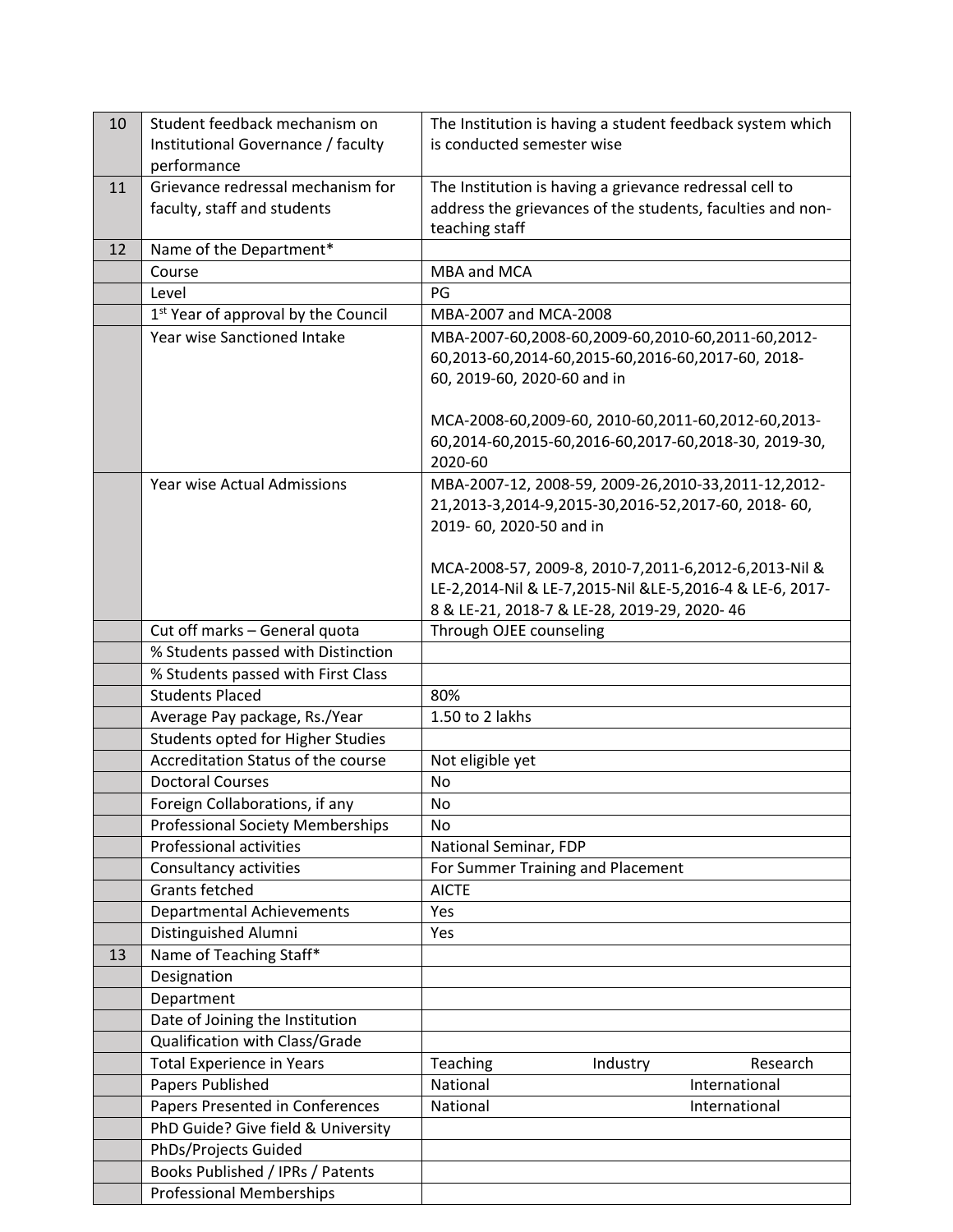|        | <b>Consultancy Activities</b>     |                        |                                                       |                |                             |                                 |
|--------|-----------------------------------|------------------------|-------------------------------------------------------|----------------|-----------------------------|---------------------------------|
|        | Awards                            |                        |                                                       |                |                             |                                 |
|        | <b>Grants fetched</b>             |                        |                                                       |                |                             |                                 |
|        | Interaction with Professional     |                        | Interaction with the personalities from IIT and IIM & |                |                             |                                 |
|        | Institutions                      |                        | others institutions                                   |                |                             |                                 |
| Sl.No. | <b>Name of Teaching staff</b>     |                        | <b>Designation</b>                                    | Departmen<br>t | Date of<br>joining          | <b>Highest</b><br>qualification |
| 01.    | Prof. Dr. Bishnupriya Mishra      | Director               |                                                       | MBA & MCA      | 3rd Jan., 2020              | D.Litt                          |
| 02.    | Dr. Ipsita Patra                  | AssociatePr<br>ofessor |                                                       | <b>MBA</b>     | 26 <sup>th</sup> Aug., 2009 | Ph.D                            |
| 03.    | Dr. Prasanta Kumar Rath           | Associate<br>Professor |                                                       | <b>MBA</b>     | 10 <sup>th</sup> Aug., 2016 | Ph.D                            |
| 04.    | Ms. Sasmita Satapathy             |                        | Assistant<br>Professor                                | <b>MBA</b>     | 21 <sup>st</sup> Aug., 2008 | M.A, MBA                        |
| 05.    | Mr. Bipin Kumar Jena              | Assistant<br>Professor |                                                       | <b>MBA</b>     | $1st$ Sept., 2011           | <b>MBA</b>                      |
| 06.    | Mr. Kashyapa Kanti Sahu           |                        | Assistant<br>Professor                                | <b>MCA</b>     | $1st$ Aug., 2013            | M.Tech.                         |
| 07.    | Mr. Tapas Ranjan Debata           | Assistant<br>Professor |                                                       | <b>MCA</b>     | 7 <sup>th</sup> Oct., 2014  | <b>MCA</b>                      |
| 08.    | Ms. Bhagyalaxmi Devi              | Assistant<br>Professor |                                                       | <b>MCA</b>     | 10 <sup>th</sup> Aug., 2015 | <b>MCA</b>                      |
| 09.    | Mr. Sitaram Padhy                 | Assistant<br>Professor |                                                       | <b>MBA</b>     | 10 <sup>th</sup> Aug., 2015 | <b>MBA</b>                      |
| 10.    | Mr. Sabyasachi Srikanta<br>Mishra | Assistant<br>Professor |                                                       | <b>MCA</b>     | $1^{st}$ Feb., 2017         | <b>MCA</b>                      |
| 11.    | Ms. Snigdha Mohapatra             | Assistant<br>Professor |                                                       | <b>MBA</b>     | $1^{st}$ Feb., 2017         | M.A, PGDM                       |
| 12.    | Ms. Swayansidha Mishra            |                        | Assistant<br>Professor                                | <b>MBA</b>     | $1^{st}$ Aug., 2019         | MA, MBA                         |

| 14 | Admission quota*                    |                          |
|----|-------------------------------------|--------------------------|
|    | Entrances test / admission criteria | Through O-JEE counseling |
|    | Cut off / last candidate admitted   |                          |
|    | Fees in rupees                      |                          |
|    | Number of Fee Waivers offered       |                          |